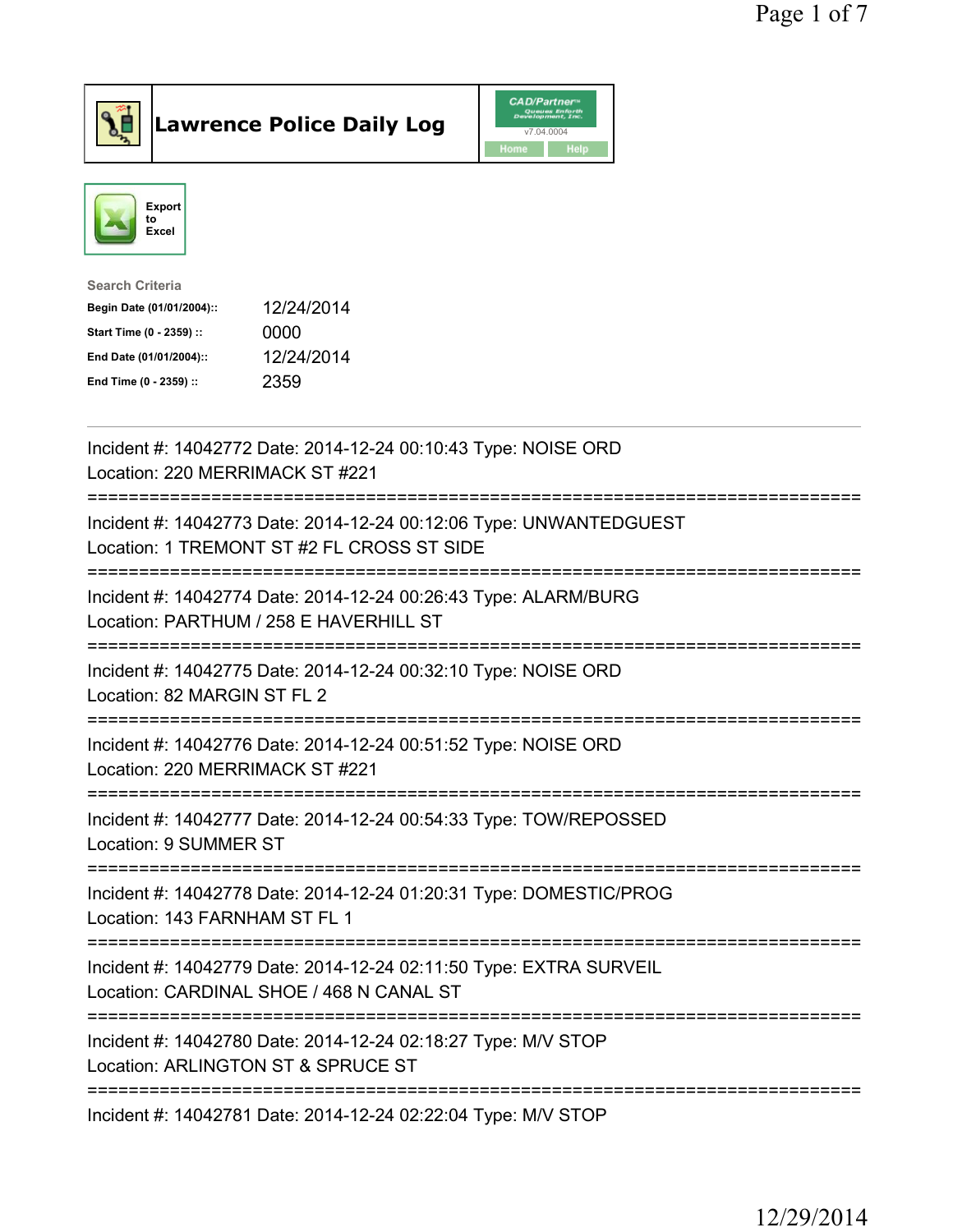| Location: BEVEL ST & HAVERHILL ST<br>===========================                                                                                     |
|------------------------------------------------------------------------------------------------------------------------------------------------------|
| Incident #: 14042782 Date: 2014-12-24 02:36:05 Type: M/V STOP<br>Location: OREGON AV & RIVERSIDE DR                                                  |
| Incident #: 14042783 Date: 2014-12-24 03:37:38 Type: DOMESTIC/PAST<br>Location: 50 OAK ST FL 2                                                       |
| Incident #: 14042784 Date: 2014-12-24 07:22:34 Type: ALARMS<br>Location: LORENZO BUILDING / 599 CANAL ST<br>============================             |
| Incident #: 14042785 Date: 2014-12-24 07:41:10 Type: ALARMS<br>Location: PSYCHOLOGICAL CENTER / 11 UNION ST                                          |
| Incident #: 14042786 Date: 2014-12-24 07:42:27 Type: PARK & WALK<br>Location: CVS PHARMACY / 266 BROADWAY                                            |
| Incident #: 14042787 Date: 2014-12-24 08:59:57 Type: B&E/PAST<br>Location: LAWRENCE MEDICAL CENTER / 320 ESSEX ST                                    |
| Incident #: 14042788 Date: 2014-12-24 10:05:05 Type: ALARM/BURG<br>Location: SOLECTRIA RENEWABLES / 280 MERRIMACK ST<br>============================ |
| Incident #: 14042789 Date: 2014-12-24 10:23:34 Type: LARCENY/PAST<br>Location: 700 ESSEX ST                                                          |
| Incident #: 14042791 Date: 2014-12-24 10:25:51 Type: M/V STOP<br>Location: ANDOVER ST & S BROADWAY                                                   |
| ==================================<br>Incident #: 14042790 Date: 2014-12-24 10:26:05 Type: SEX OFF PROG<br>Location: 383 HAVERHILL ST #28            |
| Incident #: 14042792 Date: 2014-12-24 10:28:29 Type: ALARM/BURG<br>Location: ESPERANZA ACADEMY / 198 GARDEN ST                                       |
| Incident #: 14042793 Date: 2014-12-24 10:28:48 Type: CK WELL BEING<br>Location: 117 BERKELEY ST FL 3FL                                               |
| Incident #: 14042794 Date: 2014-12-24 10:29:40 Type: ANIMAL COMPL<br>Location: 1 EATON ST                                                            |
| Incident #: 14042795 Date: 2014-12-24 10:55:42 Type: DOMESTIC/PROG<br>Location: 43 BENNINGTON ST                                                     |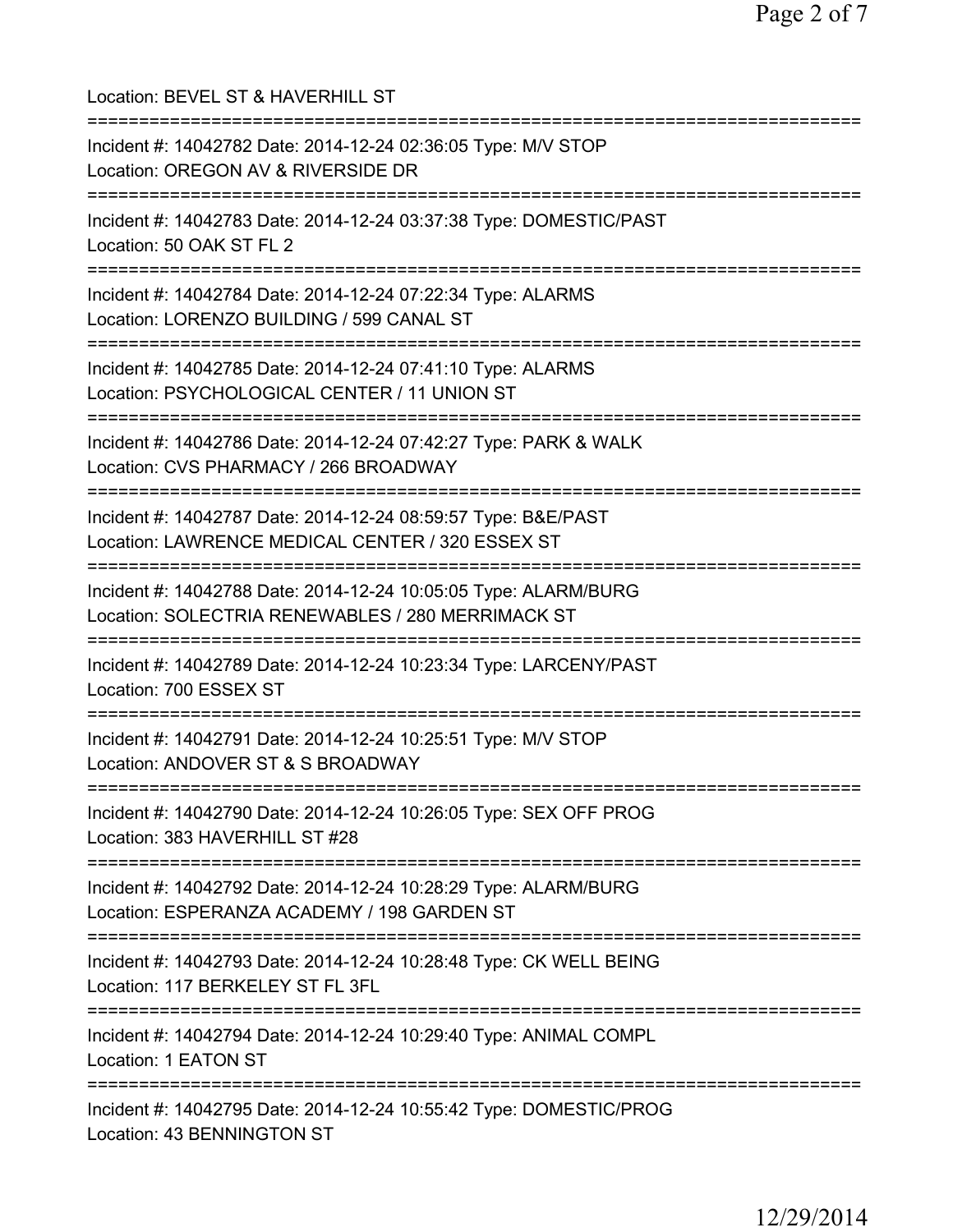| Incident #: 14042796 Date: 2014-12-24 11:08:03 Type: LARCENY/PAST<br>Location: 12 BALLARD WY                                        |
|-------------------------------------------------------------------------------------------------------------------------------------|
| Incident #: 14042797 Date: 2014-12-24 11:19:31 Type: ALARM/BURG<br>Location: 150 ARLINGTON ST                                       |
| Incident #: 14042798 Date: 2014-12-24 11:36:32 Type: M/V STOP<br>Location: COMMON ST & HAMPSHIRE ST                                 |
| Incident #: 14042799 Date: 2014-12-24 11:38:16 Type: B&E/PAST<br>Location: 40 BORDER ST                                             |
| Incident #: 14042800 Date: 2014-12-24 11:43:19 Type: SUS PERS/MV<br>Location: REGISTRY OF MOTOR VEHICLES / 73 WINTHROP AV           |
| ==============================<br>Incident #: 14042801 Date: 2014-12-24 12:03:52 Type: SUS PERS/MV<br>Location: BROADWAY & WATER ST |
| Incident #: 14042802 Date: 2014-12-24 12:33:49 Type: AUTO ACC/NO PI<br>Location: WINTHROP AV & BOXFORD                              |
| Incident #: 14042803 Date: 2014-12-24 12:53:44 Type: AUTO ACC/NO PI<br>Location: GARDEN ST & NEWBURY ST                             |
| Incident #: 14042804 Date: 2014-12-24 12:58:12 Type: HIT & RUN M/V<br>Location: LAWRENCE ST & MAPLE ST                              |
| Incident #: 14042806 Date: 2014-12-24 13:10:24 Type: MISSING PERS<br>Location: 204 OSGOOD ST                                        |
| Incident #: 14042805 Date: 2014-12-24 13:11:21 Type: UNKNOWN PROB<br>Location: 373 BROADWAY                                         |
| Incident #: 14042807 Date: 2014-12-24 13:48:30 Type: SUS PERS/MV<br>Location: RITA HALL / 490 HAMPSHIRE ST                          |
| ==========================<br>Incident #: 14042808 Date: 2014-12-24 13:49:11 Type: DRUG VIO<br><b>Location: WEST ST</b>             |
| Incident #: 14042809 Date: 2014-12-24 13:54:36 Type: MAL DAMAGE<br>Location: 53 SWAN ST #1                                          |
|                                                                                                                                     |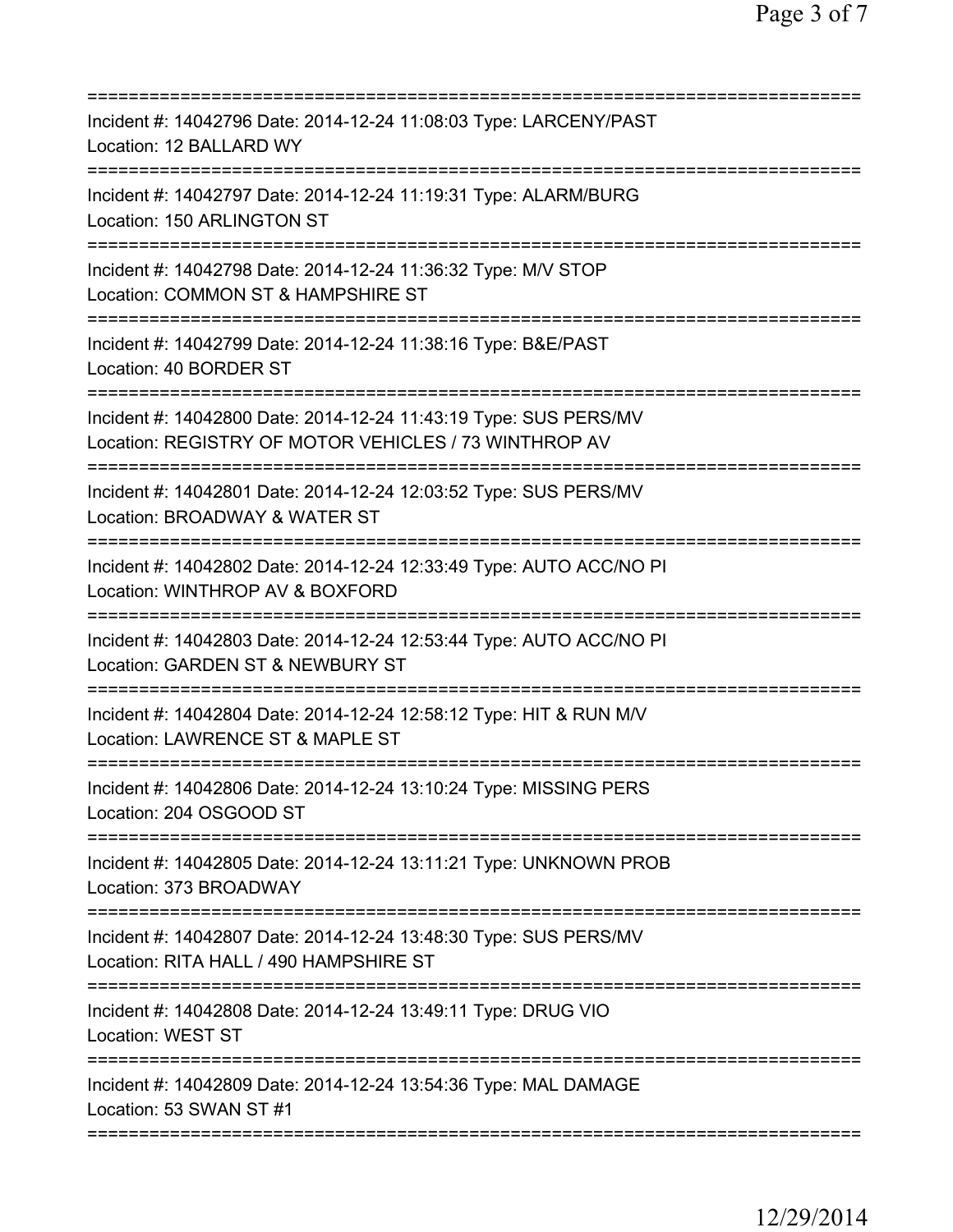| Incident #: 14042810 Date: 2014-12-24 14:34:02 Type: SHOPLIFTING<br>Location: 700 ESSEX ST                                  |
|-----------------------------------------------------------------------------------------------------------------------------|
| Incident #: 14042811 Date: 2014-12-24 14:35:01 Type: UNWANTEDGUEST<br>Location: 19 OXFORD ST                                |
| Incident #: 14042812 Date: 2014-12-24 14:56:00 Type: ALARM/BURG<br>Location: 67 DUCKETT AV                                  |
| Incident #: 14042813 Date: 2014-12-24 15:01:09 Type: ALARM/BURG<br>Location: 71 DUCKETT AV                                  |
| Incident #: 14042814 Date: 2014-12-24 15:13:00 Type: NEIGHBOR PROB<br>Location: 26 KINGSTON ST                              |
| Incident #: 14042815 Date: 2014-12-24 15:17:56 Type: SHOPLIFTING<br>Location: 73 WINTHROP AV                                |
| Incident #: 14042816 Date: 2014-12-24 15:40:17 Type: AUTO ACC/PI<br>Location: JACKSON ST & KNOX ST                          |
| Incident #: 14042818 Date: 2014-12-24 16:23:30 Type: NEIGHBOR PROB<br>Location: 217 E HAVERHILL ST FL 2                     |
| Incident #: 14042820 Date: 2014-12-24 17:27:59 Type: ROBBERY ARMED<br>Location: 637 BROADWAY                                |
| Incident #: 14042819 Date: 2014-12-24 17:28:10 Type: AUTO ACC/NO PI<br>Location: 107 UNION ST                               |
| Incident #: 14042821 Date: 2014-12-24 17:41:27 Type: DISTURBANCE<br>Location: 86 SOUTH BROADWAY                             |
| Incident #: 14042822 Date: 2014-12-24 17:59:48 Type: M/V STOP<br>Location: PARK ST & WALNUT ST                              |
| Incident #: 14042823 Date: 2014-12-24 18:00:24 Type: M/V STOP<br>Location: ESSEX ST & JACKSON ST                            |
| ==========================<br>Incident #: 14042824 Date: 2014-12-24 18:04:00 Type: INVESTIGATION<br>Location: 140 OXFORD ST |
| Incident #: 14042825 Date: 2014-12-24 18:15:24 Type: M/V STOP                                                               |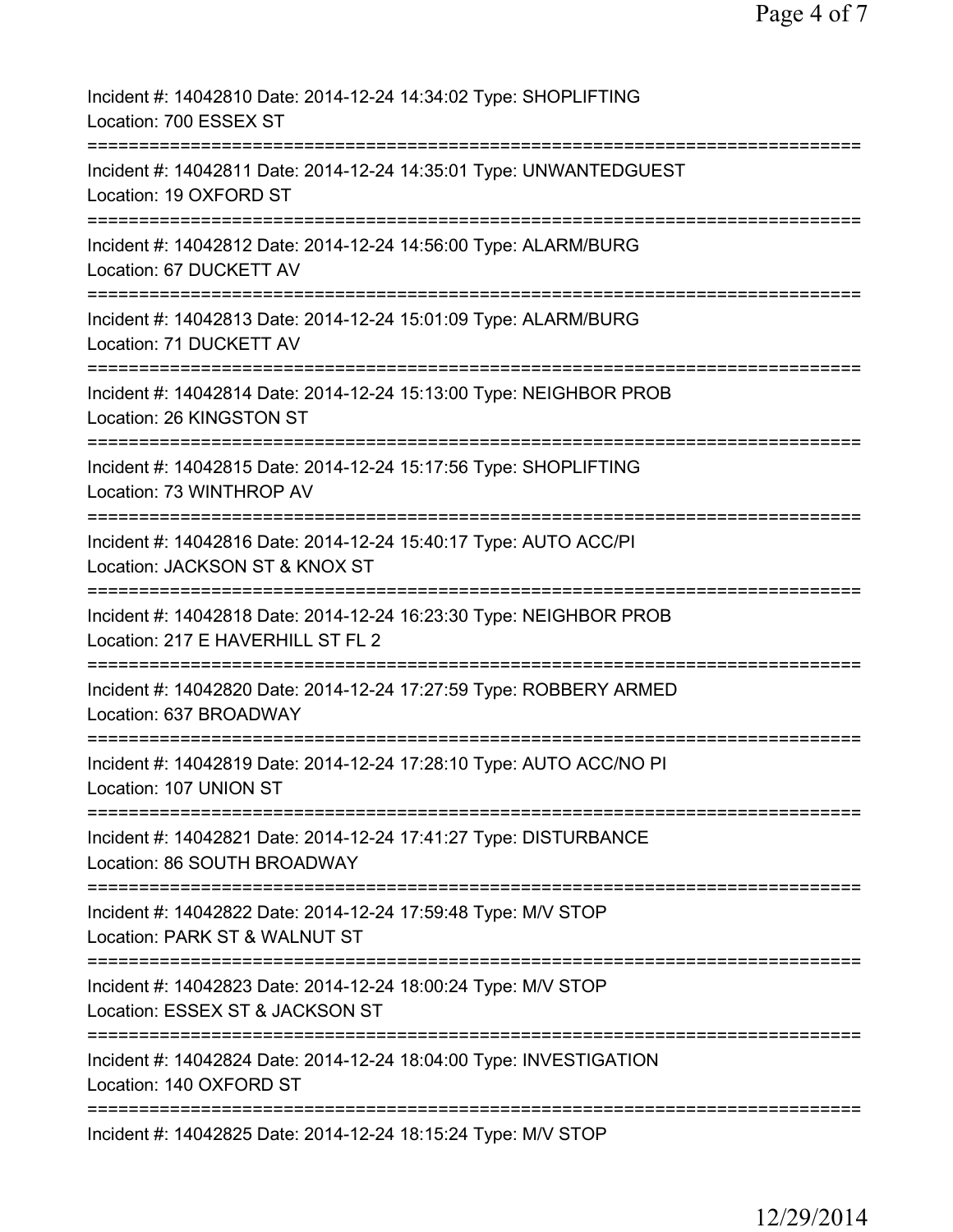Location: S BROADWAY & SHATTUCK ST =========================================================================== Incident #: 14042826 Date: 2014-12-24 18:30:12 Type: AUTO ACC/NO PI Location: S BROADWAY & SHATTUCK ST =========================================================================== Incident #: 14042827 Date: 2014-12-24 18:38:52 Type: ALARMS Location: 93 BEACON AVE =========================================================================== Incident #: 14042828 Date: 2014-12-24 19:02:19 Type: DOMESTIC/PROG Location: 459 SOUTH BROADWAY =========================================================================== Incident #: 14042829 Date: 2014-12-24 19:27:37 Type: M/V STOP Location: ANDOVER ST & TEWKSBURY ST =========================================================================== Incident #: 14042830 Date: 2014-12-24 19:29:50 Type: M/V STOP Location: LAWRENCE ST & PARK ST =========================================================================== Incident #: 14042831 Date: 2014-12-24 19:34:59 Type: HIT & RUN M/V Location: 170 EVERETT ST =========================================================================== Incident #: 14042832 Date: 2014-12-24 19:50:08 Type: FIGHT Location: 200 PARKER ST #2 =========================================================================== Incident #: 14042833 Date: 2014-12-24 19:57:12 Type: MV/BLOCKING Location: CHARDIN ST =========================================================================== Incident #: 14042834 Date: 2014-12-24 20:02:07 Type: CK WELL BEING Location: 18 FRANKLIN ST #107 =========================================================================== Incident #: 14042835 Date: 2014-12-24 20:07:54 Type: ABAND MV Location: 8 DIAMOND ST =========================================================================== Incident #: 14042836 Date: 2014-12-24 20:11:50 Type: LOUD NOISE Location: 79 BODWELL ST =========================================================================== Incident #: 14042837 Date: 2014-12-24 20:37:12 Type: A&B PAST Location: 8 CHELMSFORD ST FL 1 =========================================================================== Incident #: 14042838 Date: 2014-12-24 20:46:50 Type: 911 HANG UP Location: 7 FALLON ST =========================================================================== Incident #: 14042839 Date: 2014-12-24 20:49:51 Type: RECOV/STOL/MV Location: 9 SARGENT ST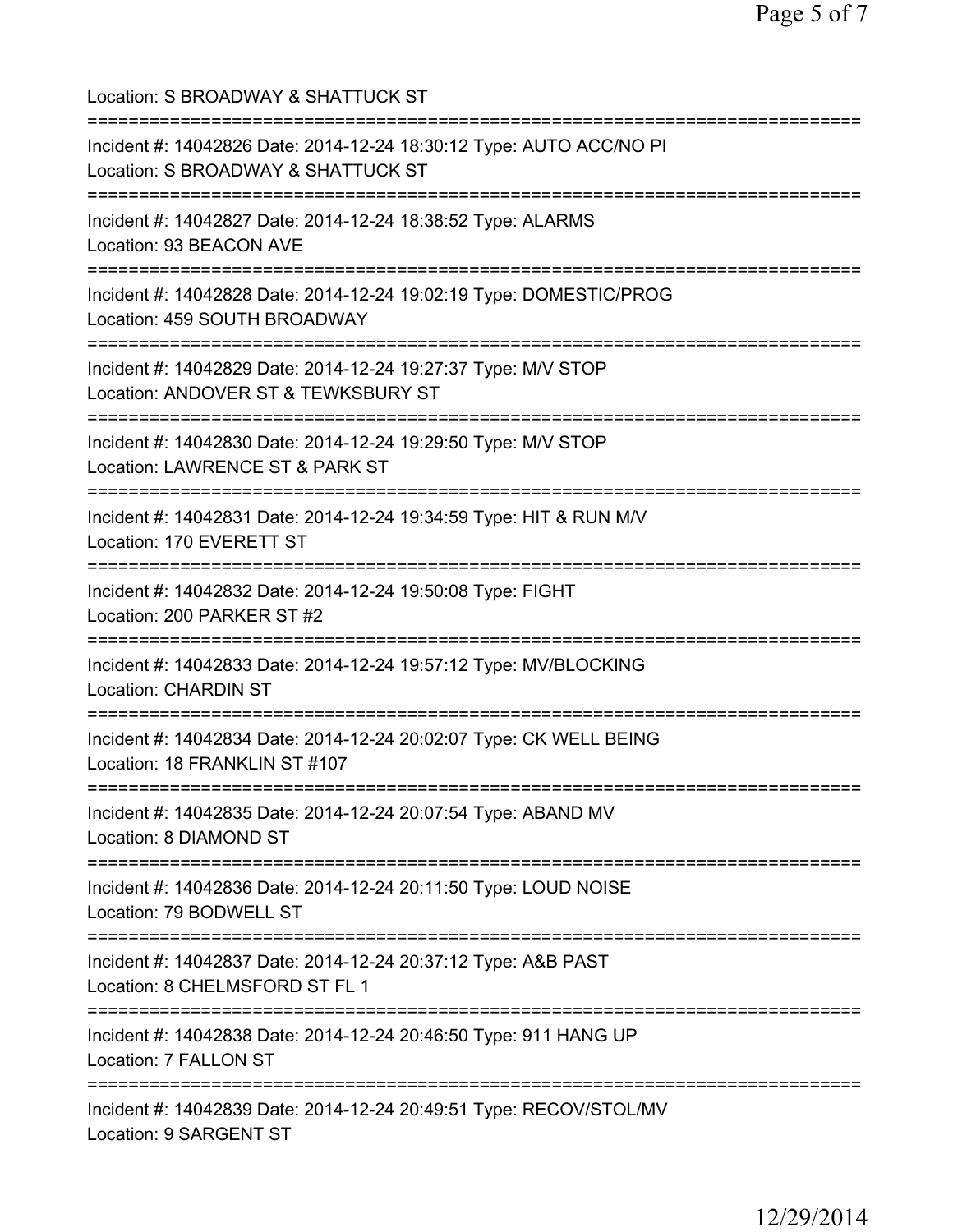| Incident #: 14042840 Date: 2014-12-24 21:08:06 Type: SUS PERS/MV<br>Location: BROADWAY LIQUORS / 434 BROADWAY                             |
|-------------------------------------------------------------------------------------------------------------------------------------------|
| Incident #: 14042841 Date: 2014-12-24 21:18:56 Type: STOL/MV/PAS<br>Location: 450 HAVERHILL ST                                            |
| Incident #: 14042842 Date: 2014-12-24 21:33:49 Type: LOUD NOISE<br>Location: 79 BODWELL ST                                                |
| Incident #: 14042843 Date: 2014-12-24 21:43:05 Type: M/V STOP<br>Location: MELROSE TR                                                     |
| ================================<br>Incident #: 14042844 Date: 2014-12-24 21:43:16 Type: DOMESTIC/PROG<br>Location: 461 HAVERHILL ST FL 1 |
| Incident #: 14042845 Date: 2014-12-24 21:55:27 Type: ALARM/BURG<br>Location: 111 BUNKERHILL ST                                            |
| Incident #: 14042846 Date: 2014-12-24 21:59:22 Type: LOUD NOISE<br>Location: 5 BROOKFIELD ST FL 2                                         |
| Incident #: 14042847 Date: 2014-12-24 22:14:58 Type: LOUD NOISE<br>Location: 227 HIGH ST FL 2                                             |
| Incident #: 14042848 Date: 2014-12-24 22:18:14 Type: ALARMS<br>Location: 1 RIVERVIEW PL                                                   |
| Incident #: 14042849 Date: 2014-12-24 22:25:28 Type: LOUD NOISE<br>Location: 73-75 AVON ST FL 2                                           |
| Incident #: 14042850 Date: 2014-12-24 22:32:28 Type: AUTO ACC/PI<br>Location: HAMPSHIRE ST & LOWELL ST                                    |
| Incident #: 14042851 Date: 2014-12-24 22:32:44 Type: AUTO ACC/UNK PI<br>Location: HAMPSHIRE ST & LOWELL ST                                |
| Incident #: 14042852 Date: 2014-12-24 22:50:20 Type: MV/BLOCKING<br>Location: 18 TEXAS AVE                                                |
| Incident #: 14042853 Date: 2014-12-24 22:52:42 Type: DOMESTIC/PAST<br>Location: 164 MYRTLE ST FL 1                                        |
|                                                                                                                                           |